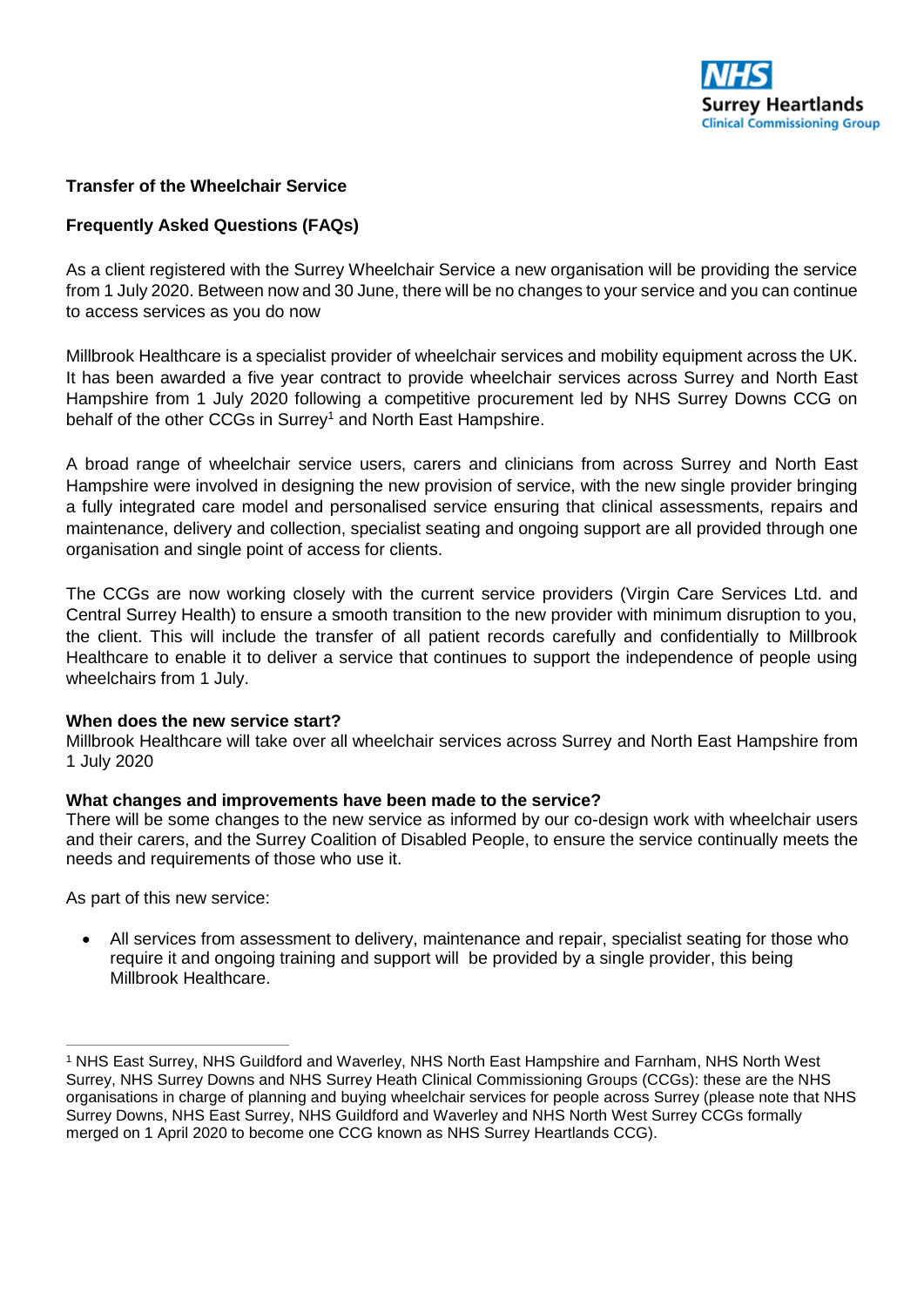

- Services will be accessible by one single point of access with one telephone number (this will be 0330 124 8210 (please note that this phone number will only be operational from 1 July), through a 'one-stop-shop' approach
- Vans will be clearly marked with Millbrook and NHS branding, as will staff uniforms

## **What will stay the same?**

You will still be seen by the same staff (should they choose to transfer to Millbrook Healthcare) and Personal Wheelchair Budgets will continue to be offered. Please note that Special Seating clients will no longer be seen by the staff at Queen Mary's Hospital, Roehampton but will continue to be seen by the staff who transfer from Virgin Care Services Ltd. and Central Surrey Health to Millbrook Healthcare.

If you have previously specified your preferred method of contact, Millbrook Healthcare will continue to contact you in this way.

## **Will I still be seen in the same place?**

The existing clinics at the Jarvis Centre in Guildford and Leatherhead Community Hospital and the office at Phoenix House, Redhill Aerodrome will no longer be used from 1 July (please note that due to the current COVID-19 situation the clinics at Woking Community Hospital and Farnham Hospital are regrettably now closed).

For clients with Special Seating needs, you will no longer be seen at Queen Mary's Hospital, Roehampton from 1 July.

New, custom designed and industry leading centres of excellence located in Sheerwater, Woking and Salfords, Redhill will be operational from 1 July. These sites have been carefully chosen as they are accessible (close to rail and bus routes), have excellent parking facilities and are fully able to accommodate the service improvements required within this new contract

## **What will happen to my records?**

Your records will be securely transferred to Millbrook Healthcare prior to the service start date to continue the care you receive.

## **Will I still see the same staff?**

We are working closely with the current Wheelchair Service providers to ensure colleagues can transfer to Millbrook Healthcare if they wish. It is hoped that all staff will choose to transfer to provide you with continuity of service.

The Special Seating staff at Queen Mary's Hospital, Roehampton will not transfer to Millbrook Healthcare. The Surrey Wheelchair Service staff will take responsibility for your Special Seating from 1 July.